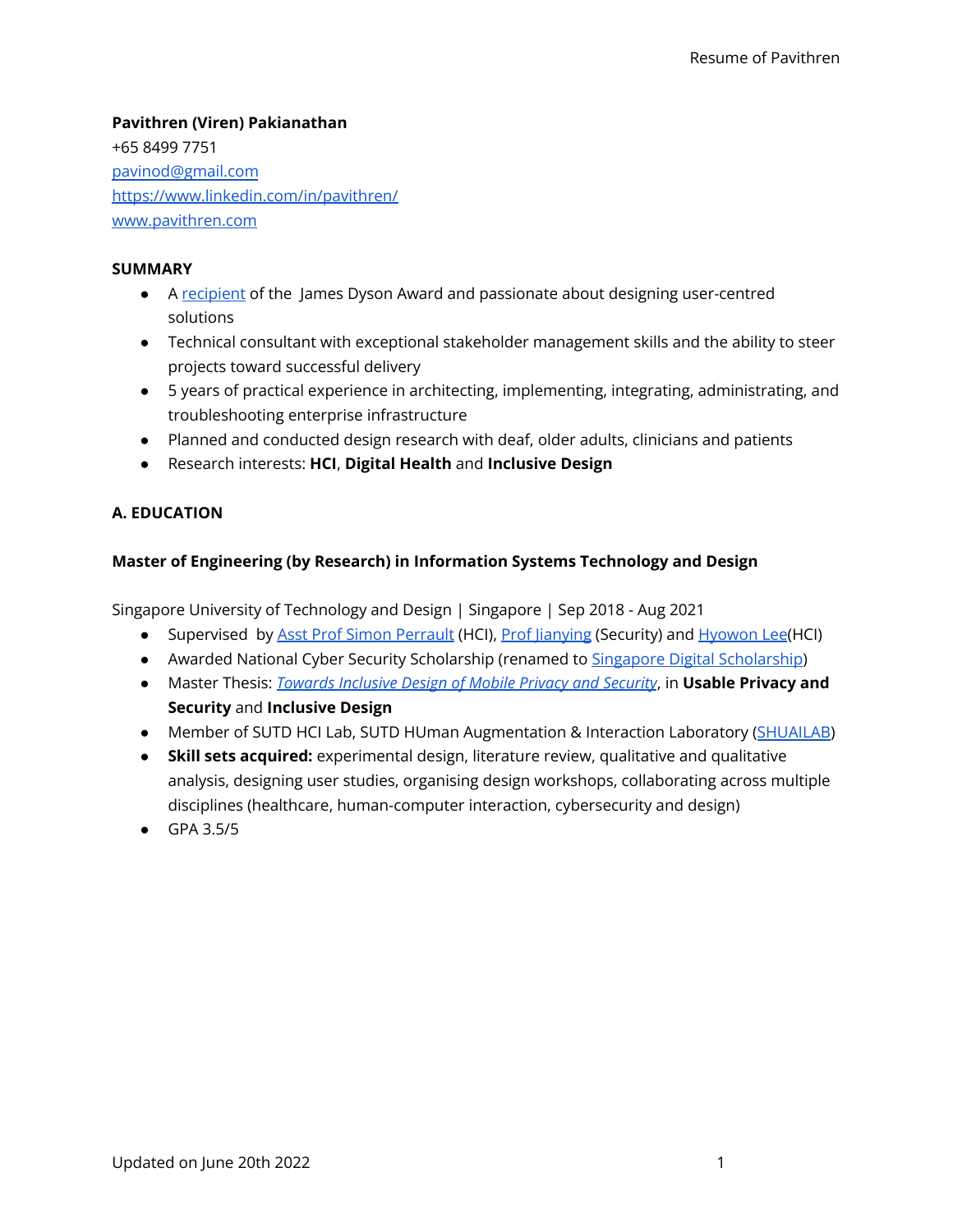### **Bachelor of Engineering in Information Systems Technology and Design | Major in HCI**

Singapore University of Technology and Design | Singapore | May 2014 – Sep 2017 KTH Royal Institute of Technology | Sweden| Fall 2016

- Awarded Singapore Industry [Scholarship](https://www.moe.gov.sg/sgis)
- Led a design team in winning the James Dyson Award 2017, [Project](https://www.jamesdysonaward.org/en-SG/2017/project/peri/) PERI (Singapore)
- Undergraduate researcher, under Prof [Suranga](https://suranga.info/), SUTD-MIT [International](https://idc.sutd.edu.sg/) Design Center (IDC)
- **Skill sets acquired:** design thinking, user interface design, cross-cultural product design, performing statistical analysis, cross-platform app development, IoT prototyping, network security, computational fabrication, 3D printing, ethnography, contextual enquiry, conducting field studies, digital sociology, statistical analysis, algorithms and game design.
- GPA 4.21/5, **Magna Cum Laude**

### **Diploma in Computer Engineering with Merit | Silver Medalist**

Temasek Polytechnic | Singapore | May 2008 – Apr 2011

- *●* Specialisation in Software and Hardware Engineering
- Diploma Plus Certificate in French and Japanese
- *●* Member of polytechnic's [WorldSkills](https://www.worldskills.sg/) team- PC and Network support Category
- **Skill sets acquired:** Electronic hardware prototyping, software engineering and development, system administration and networking and security.
- GPA 3.99/4

#### **B. RESEARCH EXPERIENCE**

#### **Postgraduate Researcher | Master of Engineering by Research**

Singapore University of Technology and Design | Singapore | Sep 2018 – Aug 2021

- Thesis: **Towards [Inclusive](https://www.researchgate.net/publication/354462634_Towards_Inclusive_Design_of_Mobile_Privacy_and_Security) Privacy and Security for Older Adults**
- Problem scoping and literature review in Usable Privacy and Security, Inclusive Design
- Designed multi-phased user studies and obtained Institutional Review Board(IRB) approval to conduct studies on Human Subjects (Adults and Older Adults)
- Conducted user interviews with older adults, tech trainers, caregivers to identify needs and in the area of usable privacy and security
- Conducted virtual design sprints with multidisciplinary stakeholders to generate inclusive design solutions in the area of mobile privacy and security for older adults
- User Interface Testing, Heuristic Evaluation and Usability Analysis
- Presented [poster](https://www.usenix.org/conference/soups2020/presentation/pakianathan) at Symposium of Usable Privacy and Security (SOUPS20), USENIX20
- Planning, Executing and Facilitating Design Workshops via Miro and Zoom
- Certified to conduct studies on Humans CITI Social and Behavioural Research [Certification](https://www.citiprogram.org/verify/?k6447a55e-2274-4775-a4c2-0b4c7337d0a6-28054008)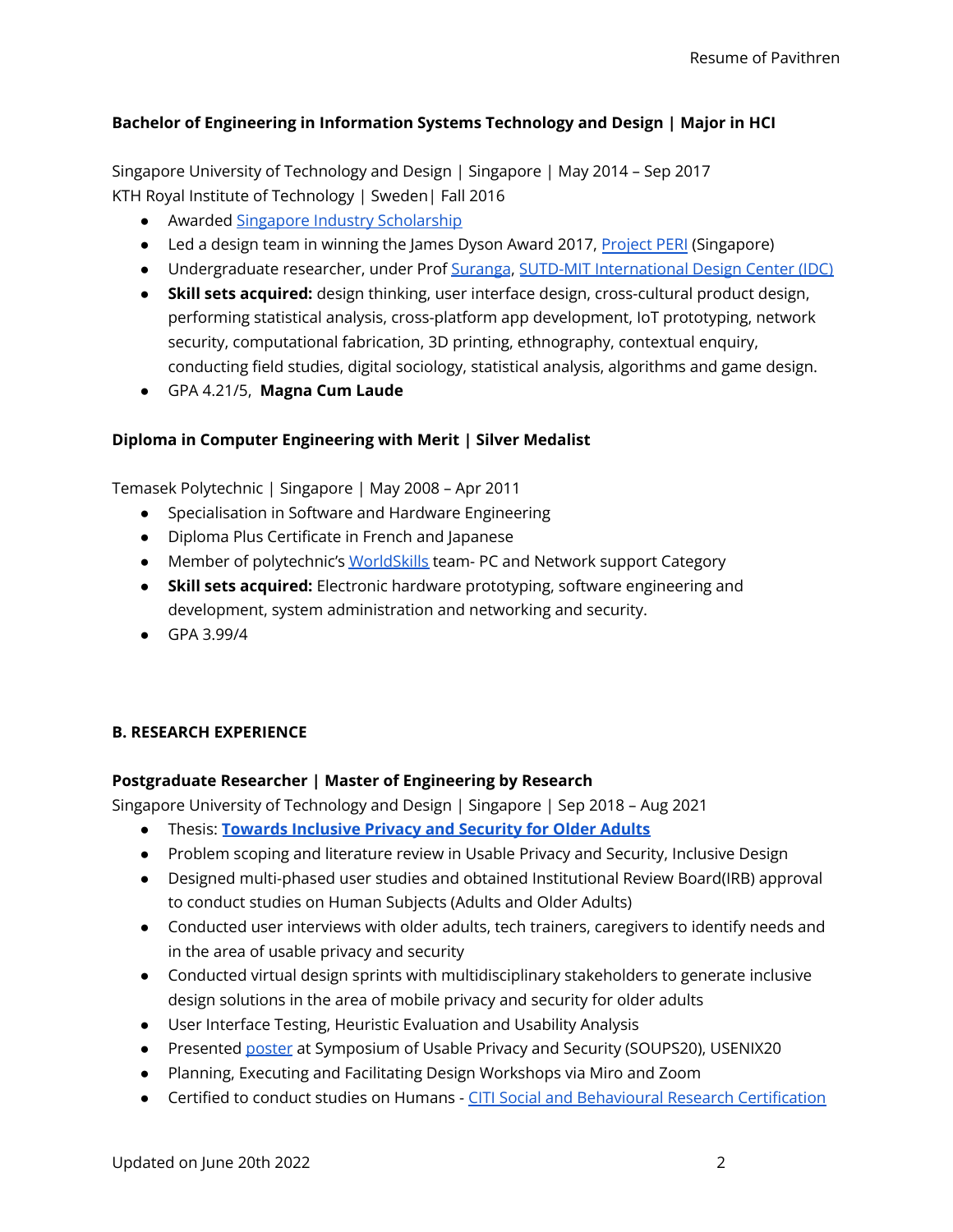### **Undergraduate Researcher | SUTD-MIT International Design Centre**

Singapore University of Technology and Design | Singapore | Sep 2018 – Aug 2021

- Awarded ≈ SGD 10K research grant to work on research proposal
- Drafted a design research methodology, recruited participants, conducted ethnographic observations and semi-structured interviews with participants.
- Co-authored a short paper on using a single-pixel to convey information about sound to the deaf and hard of hearing community under the supervision of Professor Suranga Nanayakkara.
- A short [paper](https://dl.acm.org/doi/10.1145/3010915.3010980) was published at OzCHI 2016 conference in Tasmania, Australia.

### **C. WORK EXPERIENCE**

#### **Research Associate | Digital Health**

Saw Swee Hock School of Public Health, National University of Singapore | Sep 2021 – Present

- Working under Prof. Gerald Koh and Dr Pin Sym Foong at [Telehealth](https://medicine.nus.edu.sg/nuhscg/core-facilities/telehealth-core/about-us/) Core
- Researching on Patient-Centered Care, Trust and Privacy
- Conducting user studies on Digital Patient Decision Aids (PtDAs) for Osteoporosis and Urology (PSA) patients
- Solution Architect Migration and Re-Architecture of Digital Health Intervention Platform
- Service Design for Health Care Digital Transformation (NUHS Diabetes Clinics)

#### **Consultant | Digital Modernization**

Hitachi Vantara | Singapore | Apr 2019 – Sep 2021

- Service Delivery and Project Management Designed and delivered a customized DialogFlow chatbot application integrated with building management and ticket management systems. Managed on-shore and off-shore resources, project timelines, budget and risks.
- Customer Engineering Developed business dashboards and led IT infrastructure team
- Worked closely with cross-functional teams to identify and prioritize business and technical requirements based on analysis project goals, stakeholder needs and risks.

#### **Technical Consultant | IT Infrastructure**

Hitachi Asia Ltd | Singapore | Sep 2017 – Mar 2019

- Pre-sales Consulting Assisted in preparation of RFIs, RFQs and designing of system architectures for government tenders and participated in customer engagements.
- Business Innovation Emerged among top 3 finalists globally within Hitachi in an intrapreneurship competition by leading a team of cross-departmental employees to ideate an innovative solution in the area of business process improvement.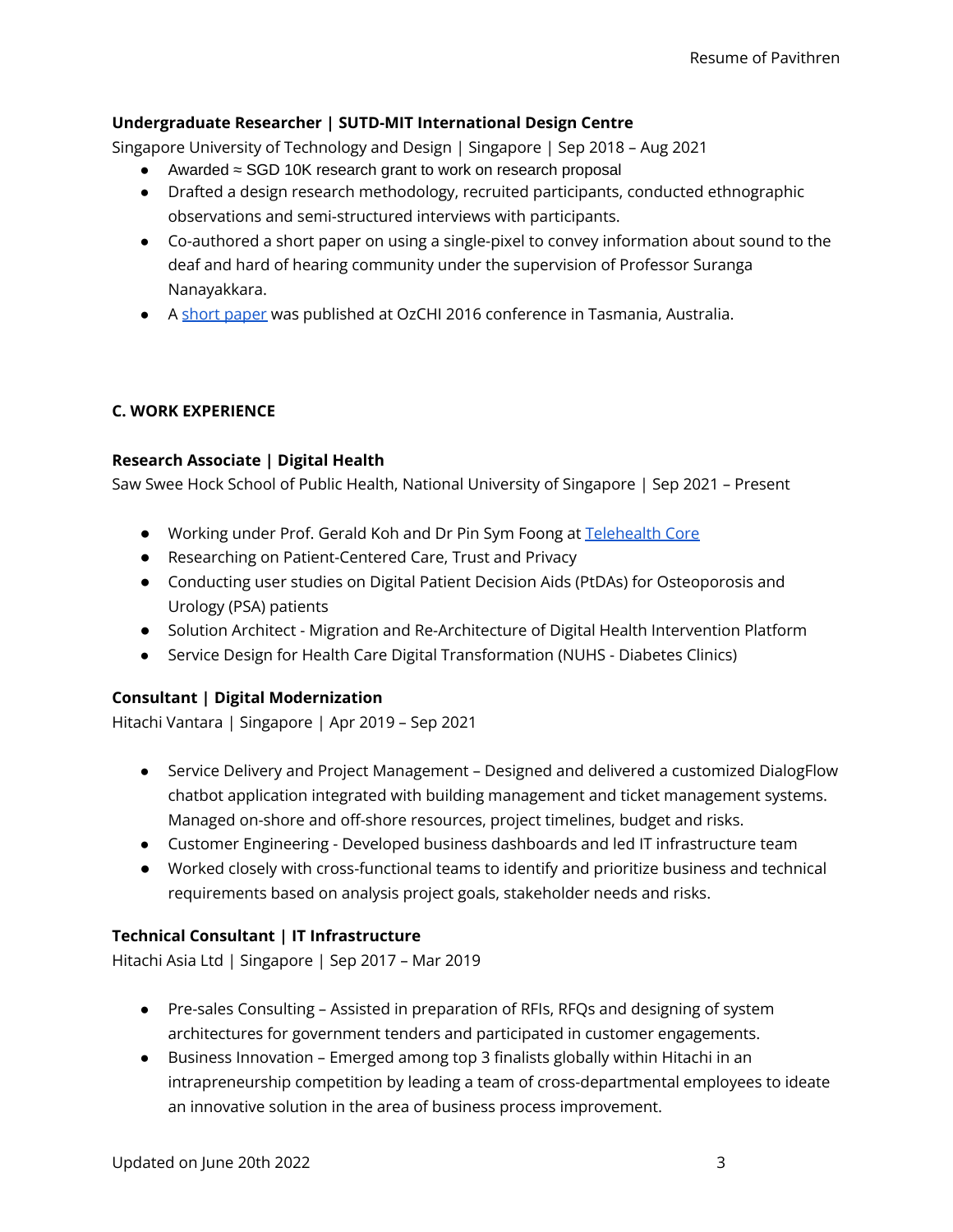#### **Intern | IT Infrastructure**

Hitachi Asia Ltd | Singapore | May 2016 – Aug 2016

- Pre-sales Infrastructure Consulting Assisted consultants in the preparation of pre-sales materials for project proposals.
- System Administration Assisted with upkeeping department's application servers hosted in a co-located data centre.

### **Technical Support Officer | Temasek Polytechnic**

Temasek Polytechnic | Singapore | Oct 2013 – Apr 2014

- Teaching Assistant Conducted supplementary classes for diploma students covering digital fundamentals and electronics
- Lab Assistant Assisted lecturers with lab setups and developed a Raspberry Pi-based interactive student notice board

#### **Technical Support Officer | Temasek Polytechnic**

Temasek Polytechnic | Singapore | Apr 2011 – Aug 2011

- Video Production Captured video footage of lectures and workplace hazards for onboarding to e-learning platform and creating a safety awareness video
- Video editor Performed post-production of media using non-linear editing platforms such as Adobe Premiere Pro and Adobe Audition

#### **D. PUBLICATIONS**

- Does Mode of Digital Contact Tracing Affect User Willingness to Share [Information?](https://doi.org/10.1145/3491102.3517595) A [Quantitative](https://doi.org/10.1145/3491102.3517595) Study - Full Paper at CHI (2022)
- Towards [Inclusive](https://www.researchgate.net/publication/354462634_Towards_Inclusive_Design_of_Mobile_Privacy_and_Security) Design of Mobile Privacy and Security Master Thesis (2021)
- Towards Inclusive Design for Privacy and Security: [Perspectives](https://www.usenix.org/conference/soups2020/presentation/pakianathan) from an Aging Society Poster at Symposium on Usable Privacy and Security (2020)
- Towards Universal Digital Access in [Singapore](https://fass.nus.edu.sg/ssr/wp-content/uploads/sites/8/2021/01/Digital-Access-20210118.pdf) Report for Government Agency (2020)
- Towards [one-pixel-displays](https://dl.acm.org/doi/10.1145/3010915.3010980) for sound information visualization Short Paper (2016)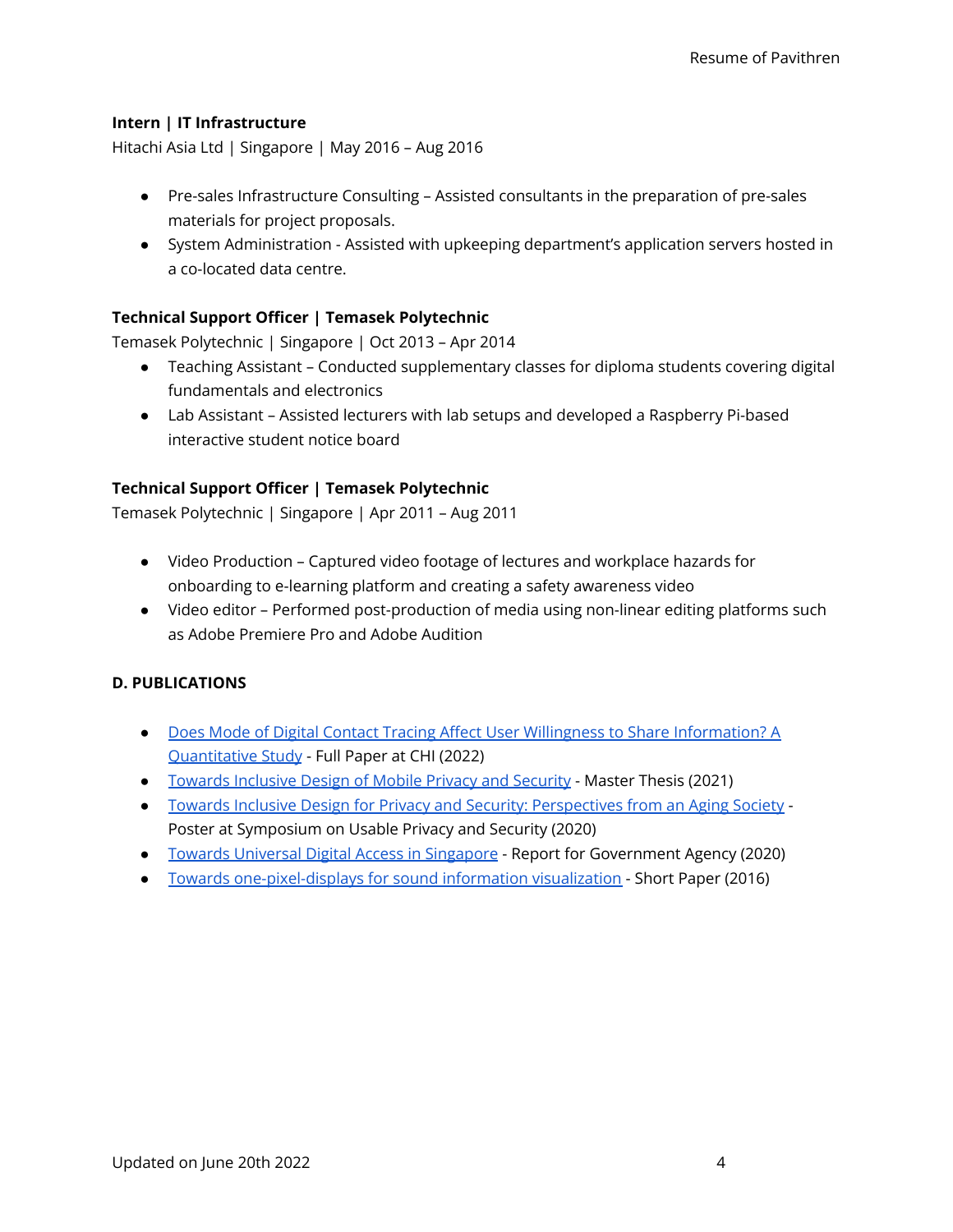#### **E. ACHIEVEMENTS**

#### **Awards**

- **● James Dyson Award, National Level - [Project](https://www.jamesdysonaward.org/en-SG/2017/project/peri/) PERI (2017)**
- People's Association Community Long Service Award 10 years of service (2017)
- Electrolux Innovation Award KTH Open and User Innovation course (2016)
- Wilmar Global Exchange Award Student exchange to Sweden (2016)
- Best Signal Operator, Signal Operator Course, Signals Institute National Service (2012)
- SINDA Excellence Award Awarded to top Indian students in Singapore (2011)
- Temasek Polytechnic Course Silver Medalist (2011)
- Temasek Polytechnic Director's List Top 10% of Cohort (2010 and 2009)

#### **Scholarships**

- National Cybersecurity Postgraduate Scholarship, IMDA and NRF (Sep 2018) Fully funded
- Singapore Industry Scholarship (SgIS), MOE and EDB (Aug 2013) Fully funded

#### **F. DESIGN EXPERIENCE**

- **Project PERI** | Assistive Device for the Deaf and hard of hearing community
	- Won the James Dyson Award, National Level (2017) [LINK](https://www.jamesdysonaward.org/en-SG/2017/project/peri/)
	- o Presented at the GlobalGradShow 2018 [LINK](https://globalgradshow.com/project/peri/)
	- Conducted interviews with Deaf individuals through the help of interpreters to develop an assistive device that translates auditory information into visual cues
	- Led planned and execution of Deaf-aloper workshops with assistance from volunteers and Social Enterprise [\(Theseabilities\)](http://www.theseabilities.com/) to equip the Deaf community in Singapore with basic maker skills
- **MSD Digital health studio** | Capstone Project
	- Designed an intelligent connected space Digital health studio- at MSD's Singapore IT Hub by working with a multidisciplinary team comprising of architecture, electronic engineering, systems engineering and information systems background
	- Designed UI prototypes using Adobe XD, developed an application using Processing and integrated with room AV and RGB lighting to control the mood of the space by analysing footfall monitoring and booking systems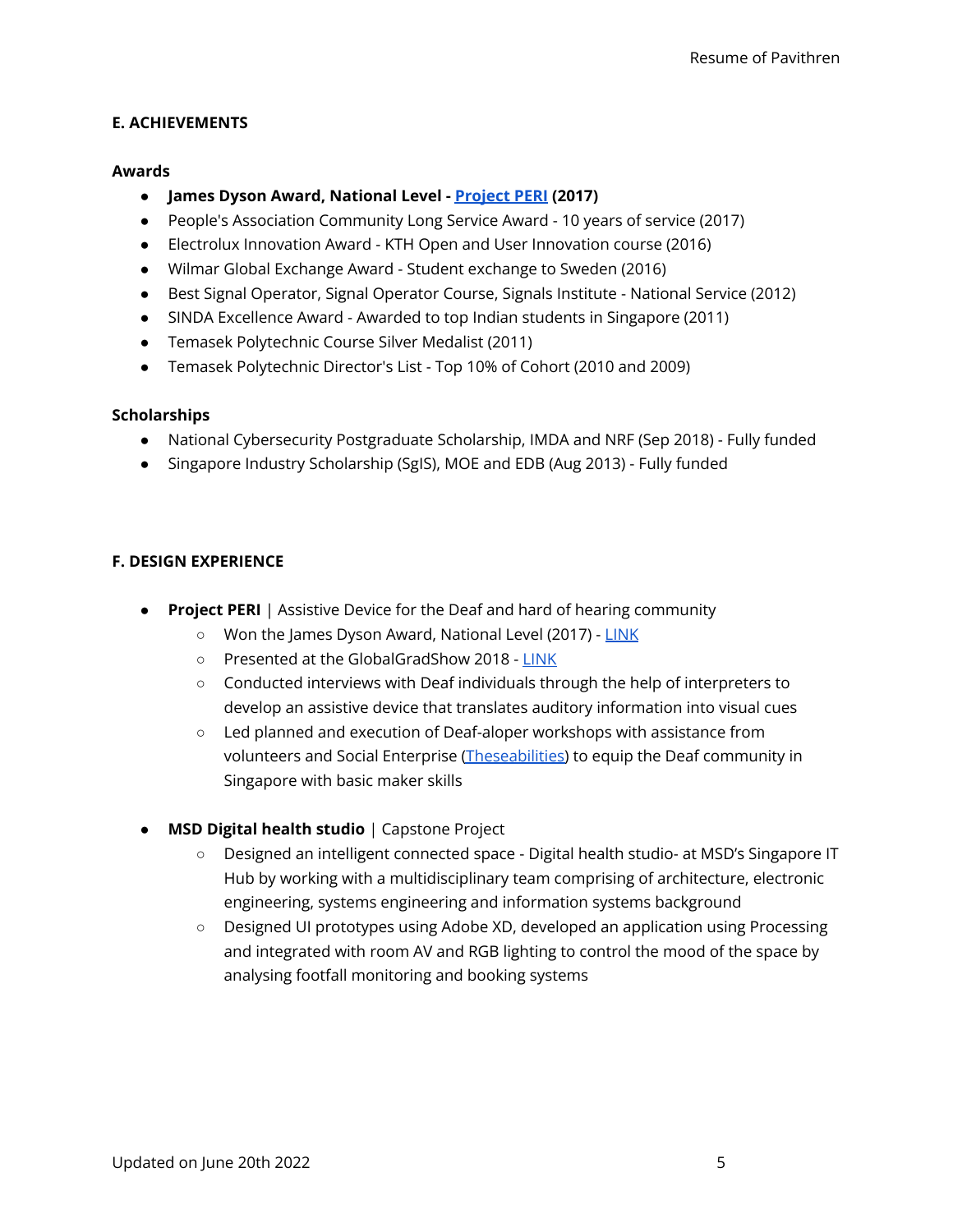- **Foodify** | Spotify-inspired grocery shopping concept design
	- Conducted interviews with Chinese and Indian Singapore residents to identify problems and needs in the area of online grocery shopping
	- Analysed state of the art solutions and performed competitor analysis of services
	- Developed prototype wireframes of grocery shopping application using Adobe XD with a design inspired by Spotify-style curated grocery shopping lists which cater to the lifestyles of busy individuals
- **UncleBank** | Elderly friendly banking application
	- Performed usability testing of Singapore banking apps amongst older adults by conducting user studies and interviews
	- Performed literature review of mobile banking habits amongst older adults
	- Redesigned applications and developed wireframe prototypes using Adobe XD
	- Conducted usability analysis of prototypes
	- Generated heuristics for designing inclusive banking apps
- **Smahjong** | Smart IoT Mahjong with tangible 3D printed cubes for older adults
	- Co-Led team in designing and developing *Smahjong*
	- Developed IoT mahjong using tangible 3D printed tiles, hardware IoT board and an accompanying Android application

#### **G. UX SKILLS AND COMPETENCIES**

- User research design, participant recruitment, contextual inquiry
- Design thinking Workshop Facilitation, Planning and Execution
- Obtaining university ethics approval for studies on Human
- Conducted ethnographic studies and observation
- Generation of personas and customer journey
- Usability testing with design prototypes
- Competitor and Qualitative analysis
- Ethnography

#### **H. UX RESEARCH TOOLS AND SOFTWARE**

- Qualitative Data Analysis: ATLAS.ti, Excel
- Quantitative Analysis: R, Excel, Google Sheets
- Survey: Google Forms, Qualtrics, TypeForm
- User interface Prototyping: AdobeXD, Marvel and Figma
- Electronic and IoT prototyping: Raspberry Pi, Arduino, Particle Photon and ESP8266
- Development IDEs: Android Studio, Eclipse, VSCode, Unity, Arduino, Processing
- Scripting and coding: Processing, Python, Java, JavaScript, HTML, C++ and Flutter
- Speech to Text: Otter.ai, Google Speech to Text
- Interactive Prototyping: Processing and Arduino
- Publication: Overleaf and LaTex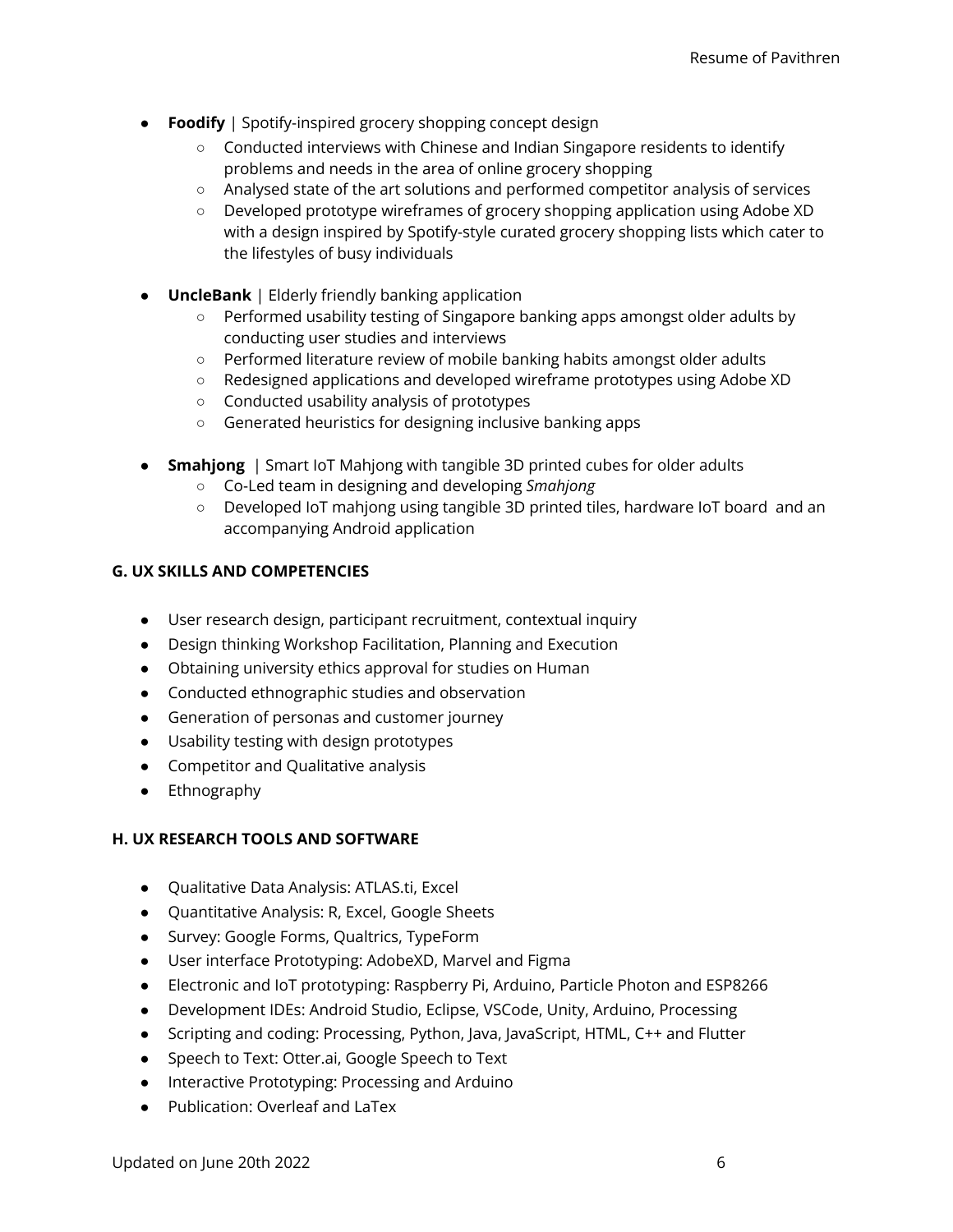#### **I. PROFESSIONAL CERTIFICATIONS**

- CITI
	- Social & Behavioral Research [Basic/Refresher](https://www.citiprogram.org/verify/?wcb4c94cf-e1c0-4cef-bc3c-6fb178a2dd7f-45374223) (Oct 2021)
- edX
	- Health behaviors: from [individuals](https://courses.edx.org/certificates/7f91e8ad629f493a9c68ade0034ea969) to larger contexts (Dec 2021)
- **● AWS**
	- **○ Solution Architect [Professional](https://www.credly.com/badges/fff55e26-c322-4c64-b307-96b02fdd78ba) (Sept 2021)**
- Google Cloud
	- [Professional](https://www.credential.net/1eb7e52b-2912-48fe-8133-e93d5fadd9a8#gs.g2ozw2) Cloud Architect (Aug 2019)
	- [Professional](https://www.credential.net/cef681ed-243f-4257-a102-0f2b0bcea6c6#gs.g2oya6) Cloud Network Engineer (Aug 2020)
	- [Associate](https://www.credential.net/e191c5d3-e432-4f0f-b0f8-f4f3c5bec64b#gs.g2oz0d) Cloud Engineer (Dec 2019)
- Adobe
	- Adobe Certified Expert AEM Sites Business [Practitioner](https://www.youracclaim.com/badges/3ae7ab22-bce7-4325-a6fa-45703589b0ea) (Jul 2020)
- Azure
	- Azure [Fundamentals](https://www.credly.com/badges/3881183a-a479-4047-84bd-8a5cd96ff769) (Aug 2020)
- Agile Project Management
	- [Certified](http://bcert.me/slhnwyjpc) Scrum Master (May 2020)
	- [Certified](http://bcert.me/sygncwvnh) Scrum Product Owner (Dec 2019)

# **J. LEADERSHIP EXPERIENCE**

- Organizer and Project Lead, Deafaloper [Workshops](https://www.pavithren.com/deaf-a-loper) Maker workshops for the Deaf (2018)
- Member, Alumni Advisory Board, ISTD Pillar, SUTD (2018 Present)
- President, Rotaract @ SUTD, SUTD (2015 2016)
- President, Information Systems Technology and Design Student Board, SUTD (2015 2016)
- Vice Chairman, Tampines West Youth Exec Committee, People's Association (2015 2019)
- Vice President, Computer Engineering Club, Temasek Polytechnic (2009 2010)

# **K. PUBLIC SPEAKING / PRESENTATION EXPERIENCE**

- Speaker, Career Guidance Seminar, Dunman Secondary School (2020)
- Speaker, 5-minute Lightning Talk, "On the Road to Digital Inclusion: Designing Inclusive Security and Privacy Alerts", SOUPS 2019, Co-located with USENIX 2019
- Panelist/Speaker, ISTD Pillar Talk, SUTD Open House (2017, 2018 and 2019)

# **L. VOLUNTEERING EXPERIENCE**

- Project Mentor, Tech4Good Inclusive Designathon, Engineering Good (2021)
- Committee Member, Tampines West Community Club, People's Association (2007 Present)
- Design Workshop Facilitator, SUTD-CGH COVID-19 Seminar and Ideation Challenge (2020)
- Mentor, Inclusive Spaces @ Frasers Property Designathon (2019)
- Venue Operations Assistant, Tampines Bike Park, Singapore Youth Olympic Games (2010)